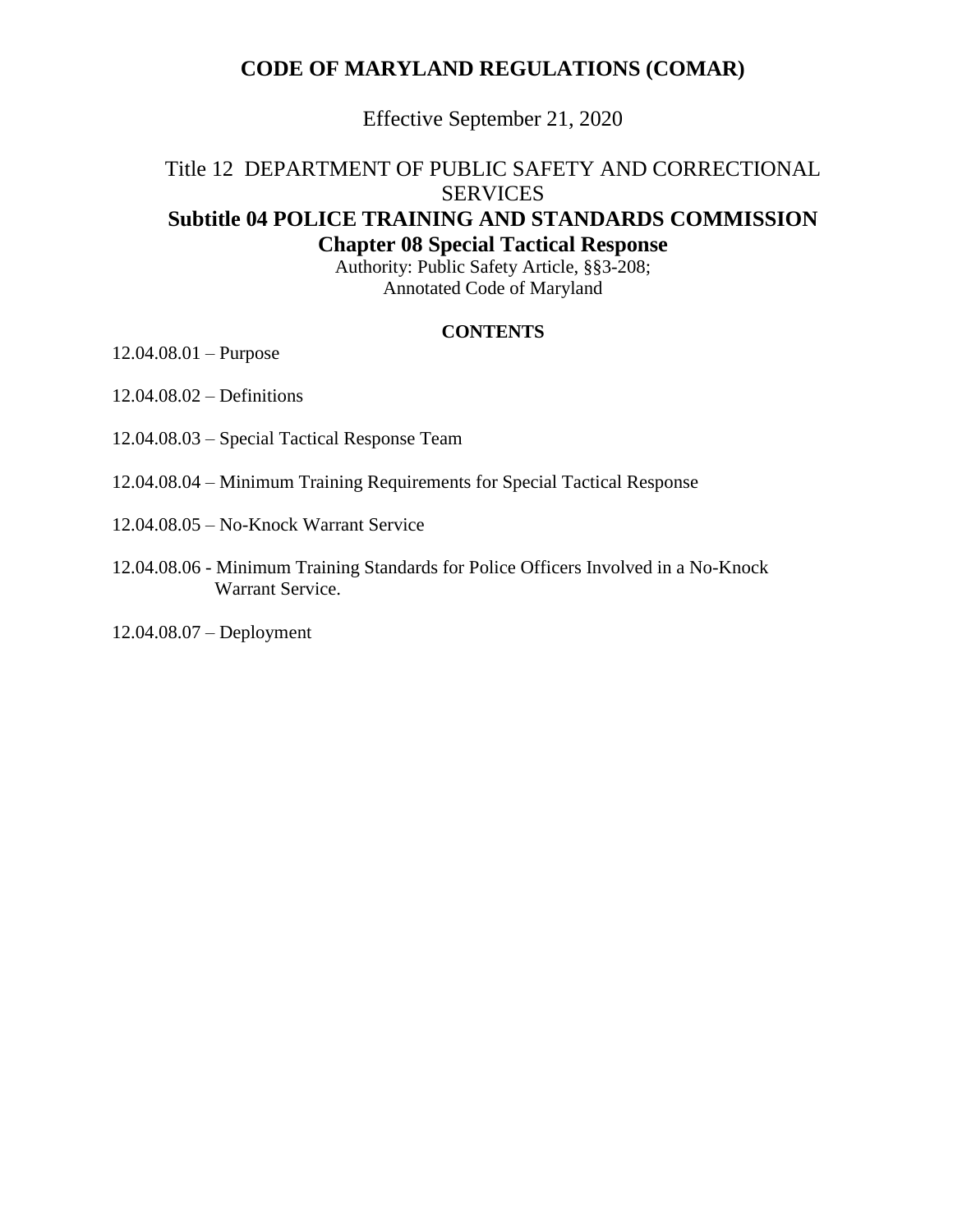### **12.04.08.01 .01 – Purpose**

The purpose of this chapter is to establish minimum procedural and training requirements for members of a special tactical response team and a no-knock warrant service operation.

## **12.04.08.02** .**02 – Definitions**

A. In this chapter, the following terms have the meanings indicated.

B. Terms Defined.

(1) "**Activate"** means to put police officers who are members of a special tactical response team or who are participating in a no-knock warrant service operation on notice of potential deployment for an unusually dangerous or potentially violent situation.

(2) **"After-action report**" means a document to be completed following activation and deployment of a special tactical response team or a no-knock warrant service operation that includes, at minimum, the type of deployment, persons deployed, the location deployed to, information about suspects, witnesses, victims, or others, a synopsis of the event, and a conclusion.

## (3) **Commission.**

(a) "Commission" means the Police Training and Standards Commission or a representative authorized to act on behalf of the Commission.

(b) "Commission" includes all references to the Police Training Commission, now known as the Police Training and Standards Commission.

(4) **"Competencies**" means the capabilities of the team members to conduct special tactical responses based on tactical abilities, training, and resources.

(5) "**Deployment**" means that a team has taken a tactical approach to resolving a law enforcement matter that exceeds the duties of traditional police officers.

(6) "**Documented training**" means a permanent record of training that includes the:

- (a) Curriculum;
- (b) List of instructors;
- (c) Record of attendance; and
- (d) If administered, test and examination scores.

(7) "**Law enforcement agency**" has the meaning stated in Public Safety Article, §3-201, Annotated Code of Maryland.

(8) "**No-knock warrant service**" means a law enforcement warrant service operation in which a police officer does not announce the police officer's presence prior to obtaining entrance to a premises.

(9) "**Special tactical response**" means a planned, strategic, tactical response to resolve critical incidents that may exceed the capabilities of traditional law enforcement officers and investigative unit personnel.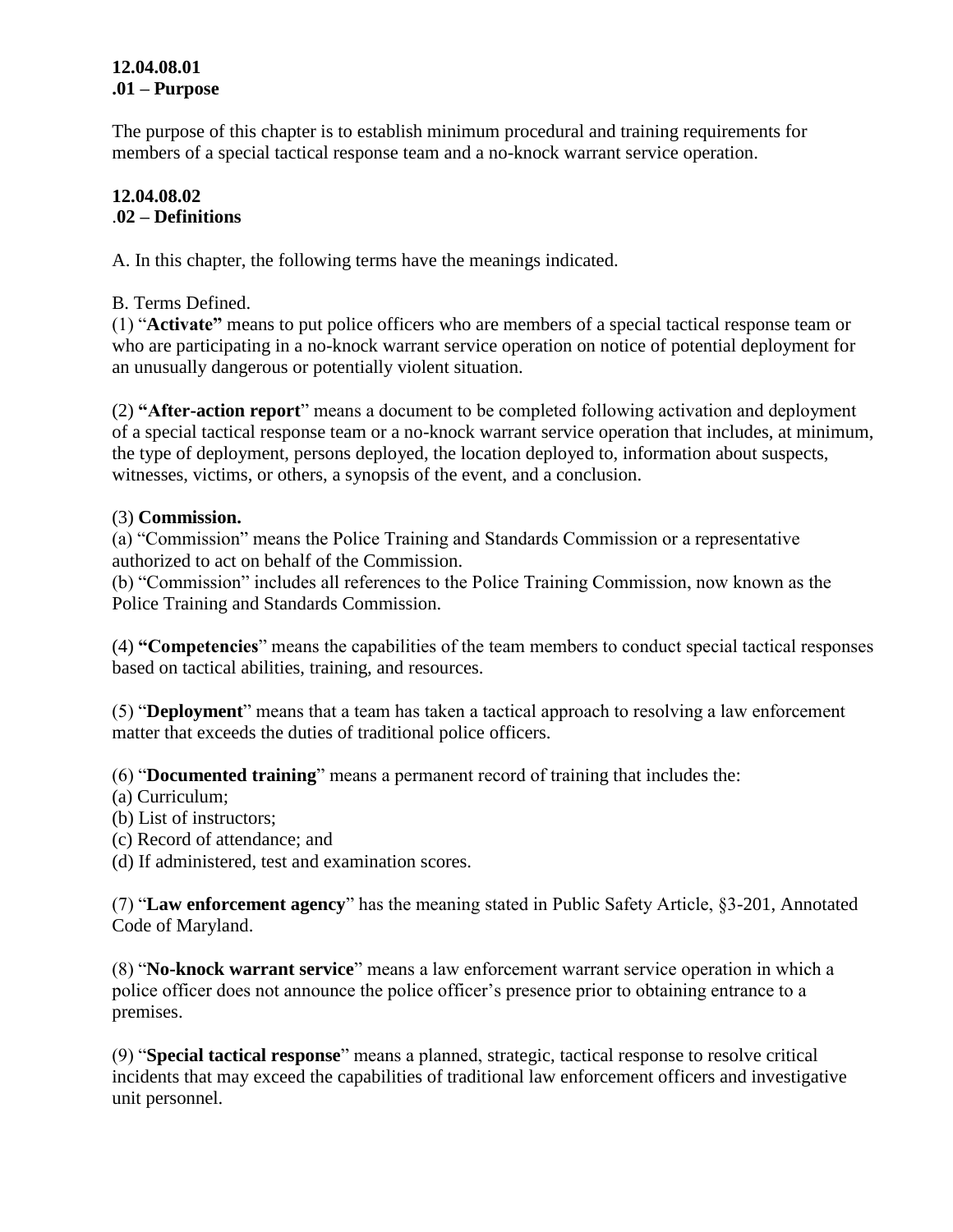#### (10) **Special Tactical Response Team.**

(a) "Special tactical response team" means two or more police officers, who have been specially trained, and have the ability to execute strategic responses to resolve critical incidents that may exceed the capabilities of traditional law enforcement officers and investigative unit personnel. (b) "Special tactical response team" may include, but is not limited to, a Special Weapons and Tactics (SWAT) Team as defined under Public Safety Article, §3-201(g), Annotated Code of Maryland.

#### **12.04.08.03**

### **.03 – Special Tactical Response Team**

A. To increase the likelihood of safely resolving critical situations that may exceed the capabilities of traditional law enforcement officers and investigative units, a law enforcement agency seeking to establish a special tactical response team that may be activated and deployed shall:

(1) Develop written policies and procedures for special tactical responses that:

(a) Are designed to meet the law enforcement agency's operational needs;

(b) Are consistent with the requirements set forth in this regulation; and

(c) Address, at minimum the following policy topics:

(i) Types of missions requiring special tactical response;

(ii) Team organization and function;

(iii) Personnel selection and retention criteria;

(iv) Training requirements;

(v) Competencies;

(vi) Procedures for activation and deployment;

(vii) If applicable, multi-agency cooperation and response;

(viii) If applicable, criteria for response to other jurisdictions; and

(ix) Specialized tactical functions, as applicable;

(2) Ensure team members successfully complete the individual and team training requirements

established in Regulation .04A of this chapter prior to initial deployment; and

(3) Ensure special tactical response teams:

(a) Conduct an assessment of the tactical needs presented by the circumstances present in each unique situation; and

(b) Adhere to the training and deployment requirements as set forth in this chapter and according to agency policy and procedures.

B. A special tactical response team shall be composed of police officers with the advanced tactical training and expertise who are able to engage responsibly in the operational functions described in §C of this regulation and shall, at minimum, include:

(1) A tactical commander of supervisory rank who has overall responsibility for team personnel, training, operations, deployment, and after-action documentation;

(2) A team leader who is a team member of senior team status or rank, reports directly to the tactical commander, and develops and executes tactical response training and operations; and

(3) Team members who provide specialized law enforcement capabilities to contain, prevent, or respond to critical and high-risk situations.

C. A special tactical response team's operational functions include, but are not limited to:

(1) Tactical command and control;

(2) Perimeter control and containment;

(3) Entry and apprehension; and

(4) Hostage rescue.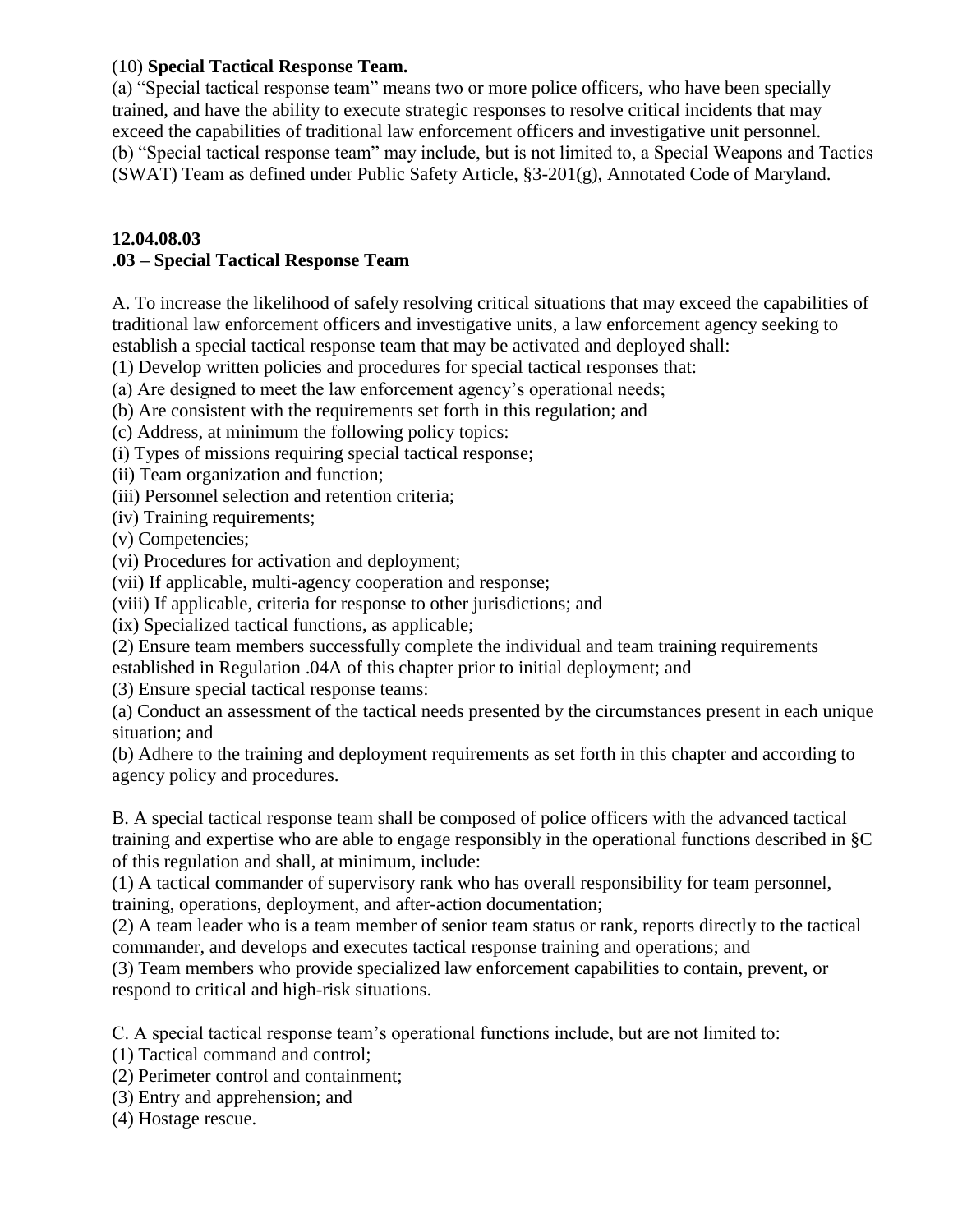D. A police officer's assignment to a special tactical response team may be a full-time position or designated as a collateral-duty.

E. A special tactical response team may include police officers from a single law enforcement agency or police officers from multiple law enforcement agencies.

F. Each regional or multi-agency special tactical response team shall develop the appropriate agreements, protocols, and procedures for interagency cooperation that:

(1) Delineate, establish, and specify a law enforcement chain of command, operational control, duties and responsibilities of supporting units, and joint training requirements; and

(2) Specify which agency is charged with jurisdiction in the event of a criminal investigation involving the actions of a team member, such as an officer-involved shooting.

## **12.04.08.04**

## **.04 - Minimum Training Requirements for a Special Tactical Response.**

A. Initial Tactical Response Training Standards.

(1) Prior to initial deployment, each new team leader or member shall attend and successfully complete a Commission-approved course of study that includes:

(a) Philosophy of special tactical response operations;

(b) Tactical response theory and concepts;

(c) Overview of individual and team equipment;

(d) Operational planning;

(e) Overview of specialized tactical response functions;

(f) Command post operations;

(g) Individual and team movement;

(h) Basic entry and search techniques;

(i) Chemical agents and deployment;

(j) Less lethal munitions and deployment;

(k) Diversionary device usage;

(l) Crisis negotiation and de-escalation skills;

(m) Individual and team firearms training;

(n) Purpose and intent of warrant service;

(o) Problem solving situations in a scenario-based learning environment; and

(p) Legal requirements.

(2) A Commission-approved course of study for initial special tactical response shall include a minimum of 40 hours of classroom instruction, written examination, and practical exercise that meets the standards established in  $\&A(1)$  of this regulation.

(3) Successful completion of a Commission-approved course of study for initial special tactical response requires a police officer to obtain a minimum passing score of 80 percent in all classes.

B. Continuing Quarterly and Annual Special Tactical Response Training Standards.

(1) Quarterly, each team leader and member shall complete a minimum of 24 hours of documented training in one or more of the following special tactical core competencies:

(a) Weapons, munitions, and equipment;

(b) Individual and team movement;

(c) Decision making; and

(d) Specialized tactical functions.

(2) Each special tactical response team shall successfully complete a minimum of 40 hours of documented, team-based training over a 12-month period, with the full team, consisting of lectures, drills, operational risk assessments, and scenario-based exercises.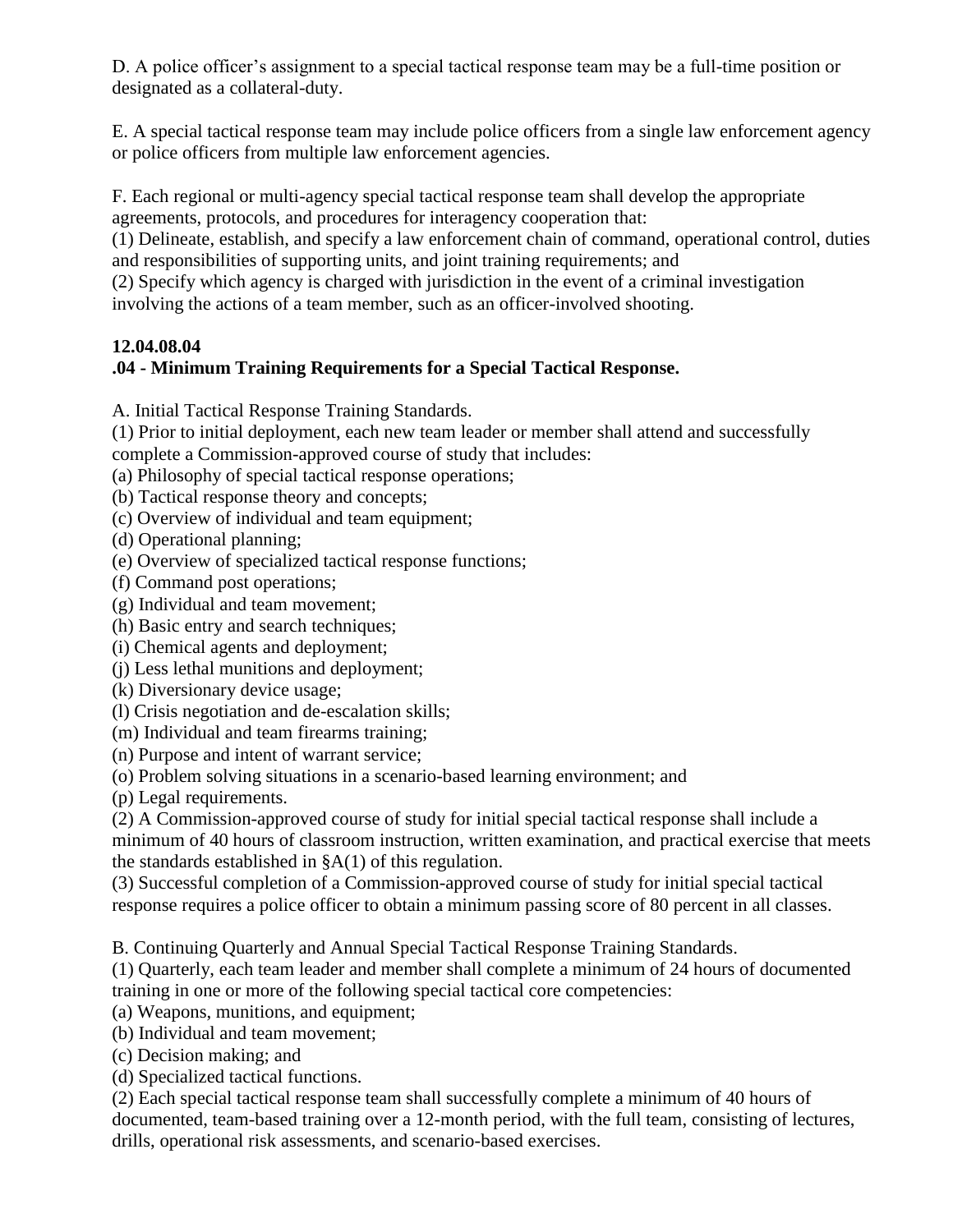(3) Training hours obtained during a team-based training as specified in §B(2) of this regulation may be applied to an individual team member's quarterly training requirement if the team-based training:

(a) Covers one or more of the topics identified in  $\S B(1)$  of this regulation; and (b) Occurs during the quarter for which the team member is seeking credit.

(4) If a team member maintains one or more specialized team positions, such as deliberate hostage

rescue, or integrated tactical response K-9, the team member shall participate in additional

documented training that is mandated and specific to each specialized position.

C. Special Tactical Response Training Requirements for a Tactical Commander.

(1) A tactical commander shall attend and successfully complete a documented tactical commander course within 1 year of assignment to a special tactical response team.

(2) Biennially, a tactical commander shall successfully complete a minimum of 16 hours of one or more of the following training topics:

(a) Review of criminal incidents and tactical response operations;

(b) Legal issues;

(c) Mutual aid procedures;

- (d) Deployment and guidelines for deployment;
- (e) Hostage rescue;
- (f) Tactical team operations;
- (g) Command and control;
- (h) Command post operations;
- (i) Tactical operation procedures;
- (j) Tactical components and capabilities;
- (k) Tactical considerations and mission; and

(l) Training scenarios and problem-solving simulations.

#### **12.04.08.05 .05 - No-Knock Warrant Service**

A. To increase the likelihood of safely resolving a high-risk warrant service operation, a law enforcement agency shall ensure that a police officer conducting no-knock warrant service:

(1) Successfully completes the minimum training requirements established in Regulation .06 of this chapter prior to service of a no-knock warrant; and

(2) Adheres to the law enforcement agency's internal policy and procedures.

B. Regardless of whether a judicial officer has authorized a police officer to enter a premises without knocking and announcing the police officer's presence prior to entry, a police officer shall, based upon exigent circumstances existing at the time of the entry determine whether such an announcement:

(1) Is reasonable;

(2) Increases the risk or danger to the police officer and others; or

(3) Inhibits the effective investigation of a crime by enabling the destruction or tampering of evidence.

## **12.04.08.06**

## **.06 - Minimum Training Standards for Police Officers Involved in a No-Knock Warrant Service.**

A. Prior to initial deployment in a no-knock warrant service operation a police officer shall successfully complete a Commission-approved no-knock warrant service course of study that includes:

(1) The purpose and intent of warrant service;